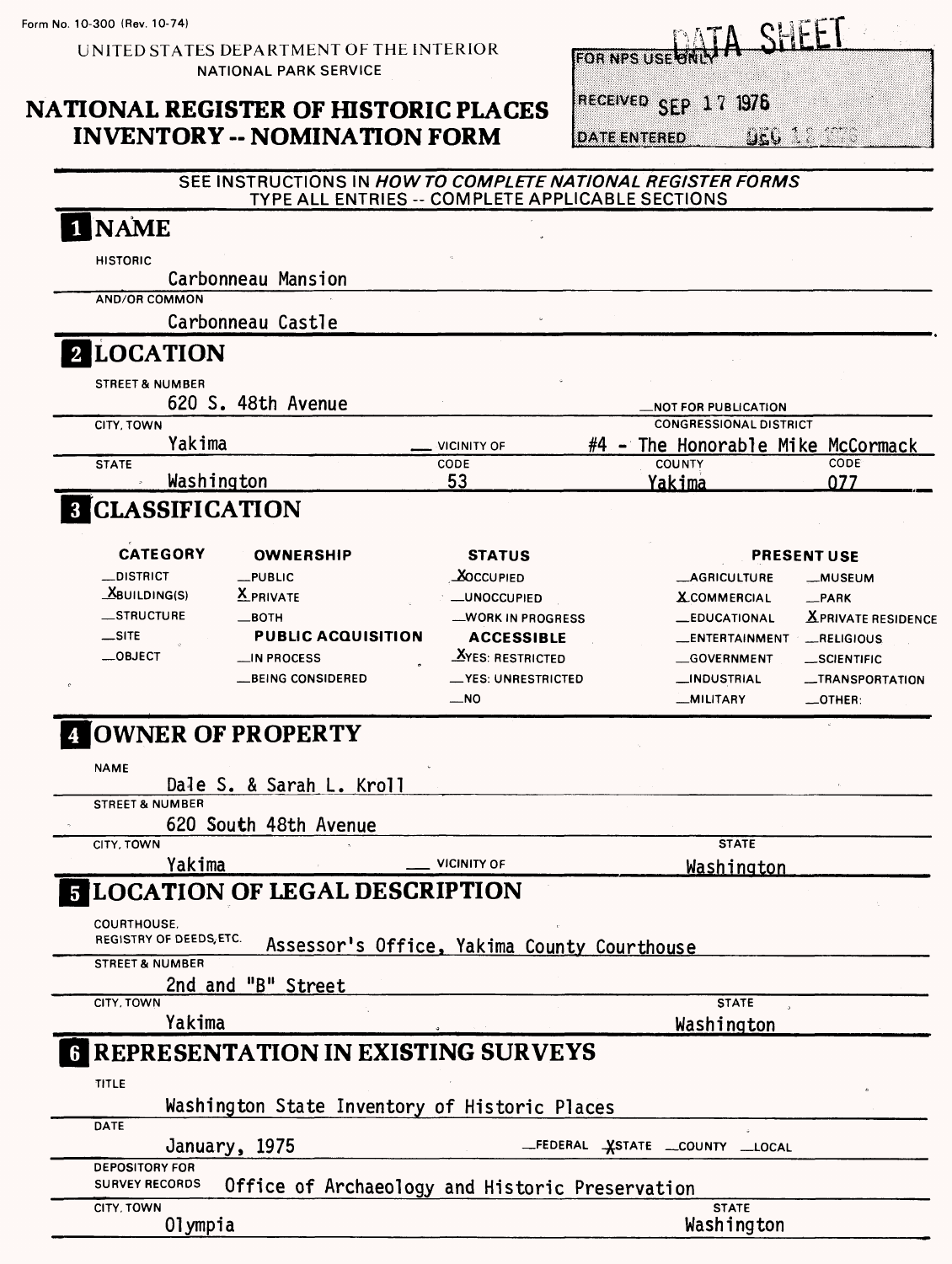

|                  | <b>CONDITION</b>     | <b>CHECK ONE</b> | <b>CHECK ONE</b>      |  |
|------------------|----------------------|------------------|-----------------------|--|
| <b>EXCELLENT</b> | <b>LOETERIORATED</b> | __UNALTERED      | <b>XORIGINAL SITE</b> |  |
| <b>AGOOD</b>     | __RUINS              | <b>XALTERED</b>  | $-MOVED$<br>DATE__    |  |
| $-FAIR$          | <b>LUNEXPOSED</b>    |                  |                       |  |

DESCRIBE THE PRESENT AND ORIGINAL (IF KNOWN) PHYSICAL APPEARANCE

The Carbonneau Mansion is a substantial, well-preserved structure constructed c. 1910, situated on the western edge of Yakima. The building faces due east and is surrounded by trees, shrubs, and plantings of unusual variety. An original carriage house once located to the south of the residence has been removed, and small unobtrusive outbuildings have been constructed in recent years to the rear of the mansion. Presently, the house occupies a buffer zone between town and country. The expansion of a residential neighborhood and it<br>accompanying commercial services is gradually encroaching upon the country setting. Soon accompanying commercial services is gradually encroaching upon the country setting. the vacant field directly across 48th Avenue from the mansion will become a development of condominiums and single family homes.

The local use of the term "castle" in reference to the Carbonneau mansion is apparently descriptive not of its dimensions but of its massing, its floor plan, and its building fabric. The house is constructed of rusticated units of cast stone laid in regular courses It measures roughly  $52'$  x 47' including a one-story frame addition to the rear. The core of the structure is a gabled rectangle, two and one-half stories in height. At either corner of the main facade is a three-story turret, that to the north being round in plan, that to the south polygonal. The "castle" rests upon a cement block foundation. The regularity of the rusticated cast stone surface is broken horizontally by slightly protruding belt courses arranged at various levels. Further surface variety occurs within ea< gable where cedar shingles form the exterior facing.

The roof surfaces of the mansion are sheathed with wooden shingles as well. Projecting eaves with exposed rafters occur on each elevation. The forward or eastern slope of the gable features a centrally-placed gabled dormer with a multipaned, single-sash window. On the rear or western slope, two cast stone chimneys project from the plane of the rear elevation. The upper extremities of flat-roofed turrets provide the building's most distinctive and fanciful detail. An elaborately moulded cornice is supported by bold mutules and consoles, underscored by a moulded architrave. Above the entablatures are crenellated parapets. These turret elements are entirely fabricated of pressed metal.

The main entrance to the Carbonneau mansion is located centrally on the street facade. A cast stone verandah is flanked by the base of each turret. The front door is a single plank which would appear to be a replacement of the original. An unobtrusive sign advertising the gift shop and gallery within obscures the transom light above. A second entran leading to the interior stair hall, is located on the south gable end. Here the original panelled door and transom are intact.

The fenestration placement and design remains unaltered on all elevations. The majority o windows consist of one over one light sash, the upper portions of which are fixed and smal in proportion. A single rectangular, multipaned window, identical to that of the dormer, occurs in each gable end of the uppermost story.

The only significant exterior alteration consists of a frame addition to the rear of the house. This one-story space houses a large recreation or work room, and is said to have been undertaken in the late 1930's or 1940's, as an enlargement of an earlier summer kitchen appendage. The addition is sheathed with shiplap and includes a raised deck at its north end, adjoining a large swiming pool.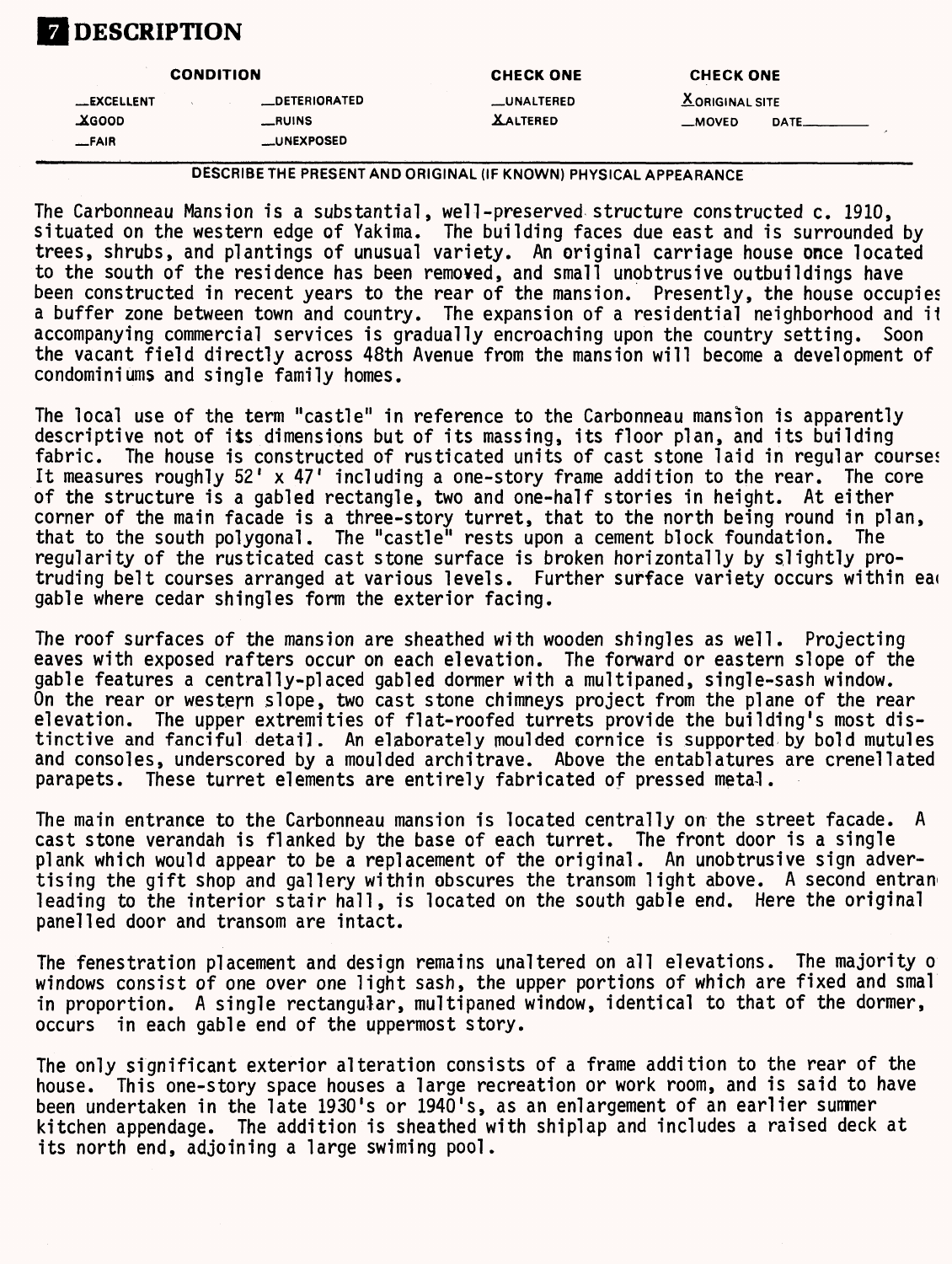## **NATIONAL REGISTER OF HISTORIC PLACES INVENTORY -- NOMINATION FORM**

| <b>IFOR NPS USE ONLY</b> |             |  |  |
|--------------------------|-------------|--|--|
|                          |             |  |  |
|                          |             |  |  |
|                          |             |  |  |
|                          | SFP 17 1976 |  |  |
|                          |             |  |  |
| <b>IRECEIVED</b>         |             |  |  |
|                          |             |  |  |
|                          |             |  |  |
|                          |             |  |  |
|                          |             |  |  |

**DATE ENTERED** 

DEC 12 1976

**CONTINUATION SHEET ITEM NUMBER** 7 PAGE 2

The interior of the mansion is notable chiefly for its unusual spacial arrangement, seemingly inspired to some degree by Carbonneau's French background, and for its consistan of wooden detail. The basement contains several interesting features: An original steam boiler and coal chute, a root cellar (possibly a later creation), and a laundry room complete with laundry trays and dumbwaiter. On the main floor, a spacious entrance hall which is clearly non-English in concept serves rather as a general circulation area and gathering place. It contains a marbled, concrete mantlepiece, flanked by original bookcas

Dark-stained, single-panelled sliding doors provide free-flowing access to the dining room and parlor, located in the north and south turrets respectively. Each of these formal spaces retains original door and window frames, baseboards, and picture mouldings, as well as plastered walls, and filagreed steam-heat radiators. To the rear of the dining room is the kitchen, one of two possible food preparation areas. It has been updated with modern kitchen equipment. To the rear of the parlor is the side entrance hall and stairwell, featuring the original dark-stained woodwork and staircase, as well as a remodelled powder room under the stairs. The staircase, tucked in a rear corner of the house, is a design feature of probable French origin.

The second floor of the mansion has a large "ballroom" directly above the entrance hall below. This "ballroom" may actually have been intended as another circulation area, more public than the bedroom suites which flank it. It also retains a marbled concrete mantlepiece along its near wall. The well-maintained maple flooring is still intact, as is the double-chute dumbwaiter which provided food or laundry service from the kitchen below. Carbide light fixtures in the "ballroom" are the only visable evidence of the house's original lighting system. To either side of the "ballroom" are bedrooms. The master bedroom in the polygonal turret to the south is a self-contained suite including a private dressing room, or cabinet, and a bath.

A steep and narrow staircase leads to the third floor turret rooms, which in all probabili served as servants' quarters. Both turret spaces are sheathed on wall and ceiling with narrow tongue-in-groove siding. Both rooms have skylights, but the north turret also has several window openings in the east wall. It is only the north turret which was equipped with a radiator. Connecting the two rooms is a low-ceilinged passage with wide-board horizontal wall sheathing and flooring.

Presently the mansion is a combination private residence and gift shop/art gallery. The owners have utilized two rooms on both first and second floors as commercial space, thus opening a large portion of the mansion to public viewing. In addition, tours of the entire mansion are offered to interested school groups.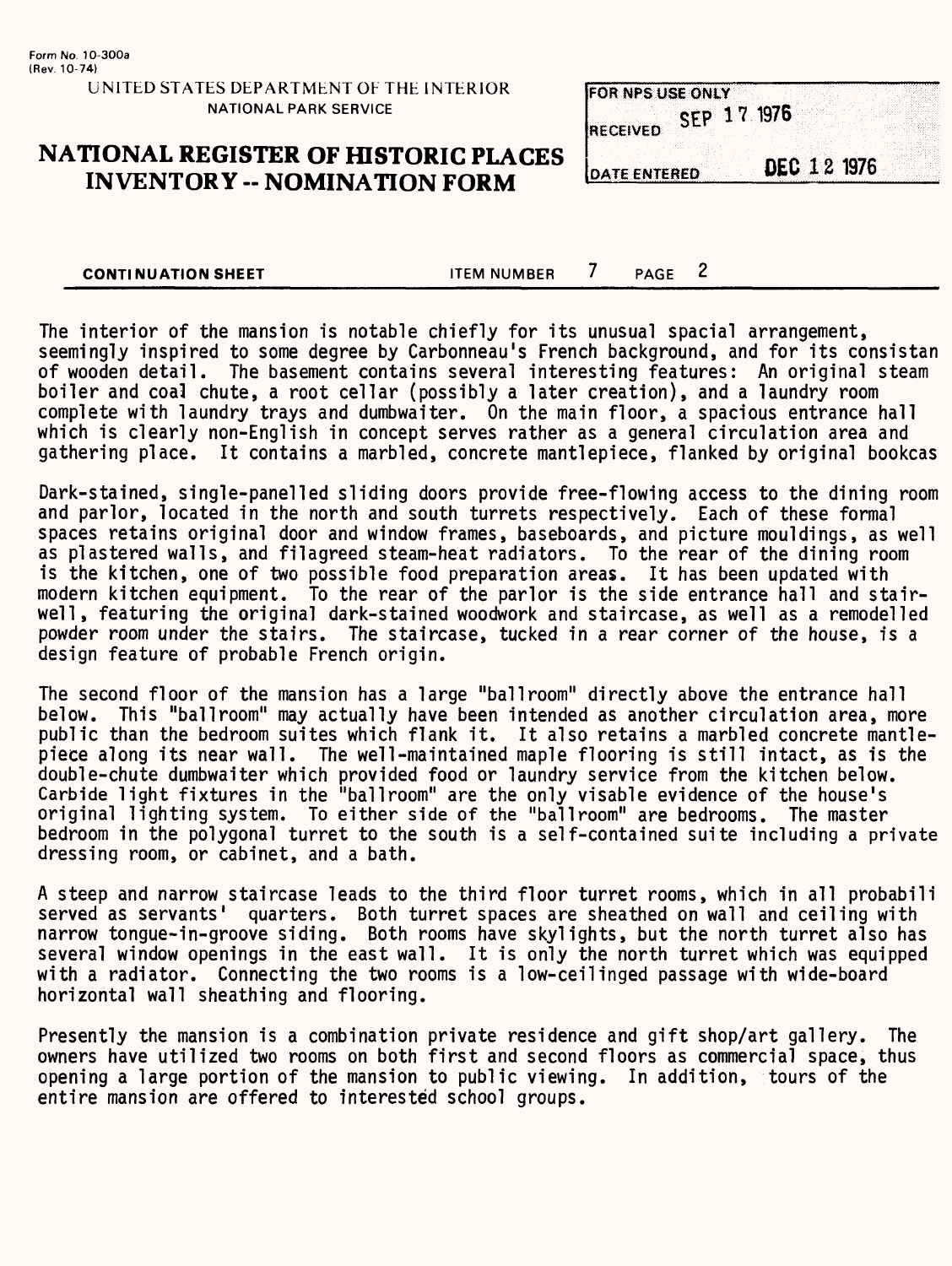

| SPECIFIC DATES C. 1910       |                                                    | <b>BUILDER/ARCHITECT</b>                                          | unknown                             |                                             |
|------------------------------|----------------------------------------------------|-------------------------------------------------------------------|-------------------------------------|---------------------------------------------|
| $-1800-1899$<br>$X_1$ 900-   | <b>XCOMMERCE</b><br>_COMMUNICATIONS                | <b>XEXPLORATION/SETTLEMENT</b><br>_INDUSTRY<br>$\equiv$ INVENTION | -PHILOSOPHY<br>_POLITICS/GOVERNMENT | _TRANSPORTATION<br>$\equiv$ OTHER (SPECIFY) |
| 1700-1799                    | ART                                                | <b>_ENGINEERING</b>                                               | $_M$ usic                           | $-$ THEATER                                 |
| $-1600-1699$                 | <b>XARCHITECTURE</b>                               | LEDUCATION                                                        | -MILITARY                           | _SCULPTURE<br>_SOCIAL/HUMANITARIAN          |
| $-1400-1499$<br>$-1500-1599$ | <b>LARCHEOLOGY-HISTORIC</b><br><b>_AGRICULTURE</b> | <b>CONSERVATION</b><br><b>ECONOMICS</b>                           | $-LAW$<br><b>LITERATURE</b>         | $\_$ SCIENCE                                |
| <b>_PREHISTORIC</b>          | <b>_ARCHEOLOGY-PREHISTORIC</b>                     | COMMUNITY PLANNING                                                | <b>LANDSCAPE ARCHITECTURE</b>       | RELIGION                                    |
| <b>PERIOD</b>                |                                                    | AREAS OF SIGNIFICANCE -- CHECK AND JUSTIFY BELOW                  |                                     |                                             |

## STATEMENT OF SIGNIFICANCE

The Carbonneau mansion was constructed c. 1910 for Belinda Mulrooney Carbonneau, a robust and wealthy businesswoman from the Yukon Territory, and for her husband Count Charles Eugene Carbonneau, a French champagne merchant allegedly of noble blood. The mansion is chiefly significant as the only remaining physical remnant of the life of Belinda Mulrooney a leading character in the Klondike Gold Rush of the late 1890's. Neither the architect no the builder associated with the house has been documented. The French influence of the Count in the design of the "chateau" is discernable, however, in its massing and its floor plan. The unusual Carbonneau couple and their imposing residence are an intriguing chapter in the history of the Yakima Valley.

Belinda Mulrooney was born in County Sligo, Ireland, in 1872, but grew up in the struggling coal mining area near Scranton, Pennsylvania. Late in 1892, she set off for Chicago and the Columbian Exposition with a few hundred dollars saved from housekeeping positions. There she purchased a small lot on the fairgrounds while construction was still in progress Subsequently, Belinda leased one-half of the lot to the original Ferris Wheel attraction, an opened a sandwich concession on the other half. With \$8,000 in her pocket at the close of the Fair, Belinda traveled to San Francisco where she engaged in short-lived restaurant and hotel jobs. She soon landed a promising job as the: first stewardess on the City of Topeka, a steamship which shuttled between Seattle and Scagway, Alaska. During the two years which followed, Belinda increased her shipboard earnings up and down the Pacific Coast with a bit of trading on the side. She transported dry-goods and ready-mades from Seattle to Indian squaws in each port of call, in exchange for ever-valuable furs.

When rumors of gold in the Klondike reached Seattle in the spring of 1897, Belinda had already tackled the formidable Chilkoot Pass out of Scagway, and was enroute to Dawson City with \$5,000 worth of silk underwear, cotton goods, and hot water bottles. Once over the pass, the party sailed from Lake Bennett some 400 miles down the barely-thawed Yukon River. In the makeshift village of Dawson at the end of the journey, Belinda realized a 600% profit on her cargo. She opened a small restaurant and proceeded as rapidly as possible to erect cabins from dismantled boats and rafts, for quick sale to an ever-growing influx of prospectors.

Twenty miles up Bonanza Creek from Dawson, where prospecting was taking place in earnest, Belinda built a roadhouse, known variously as the Grand Forks Hotel and the "Magnet", late in the summer of 1897. In the two-story log structure with kennels for sled dogs to the rear, Belinda tended bar, peddling her liquor at the highest prices on the Klondike. Durin that rough and scurvey-ridden winter, Belinda herself is said to have acquired half a dozen mining properties.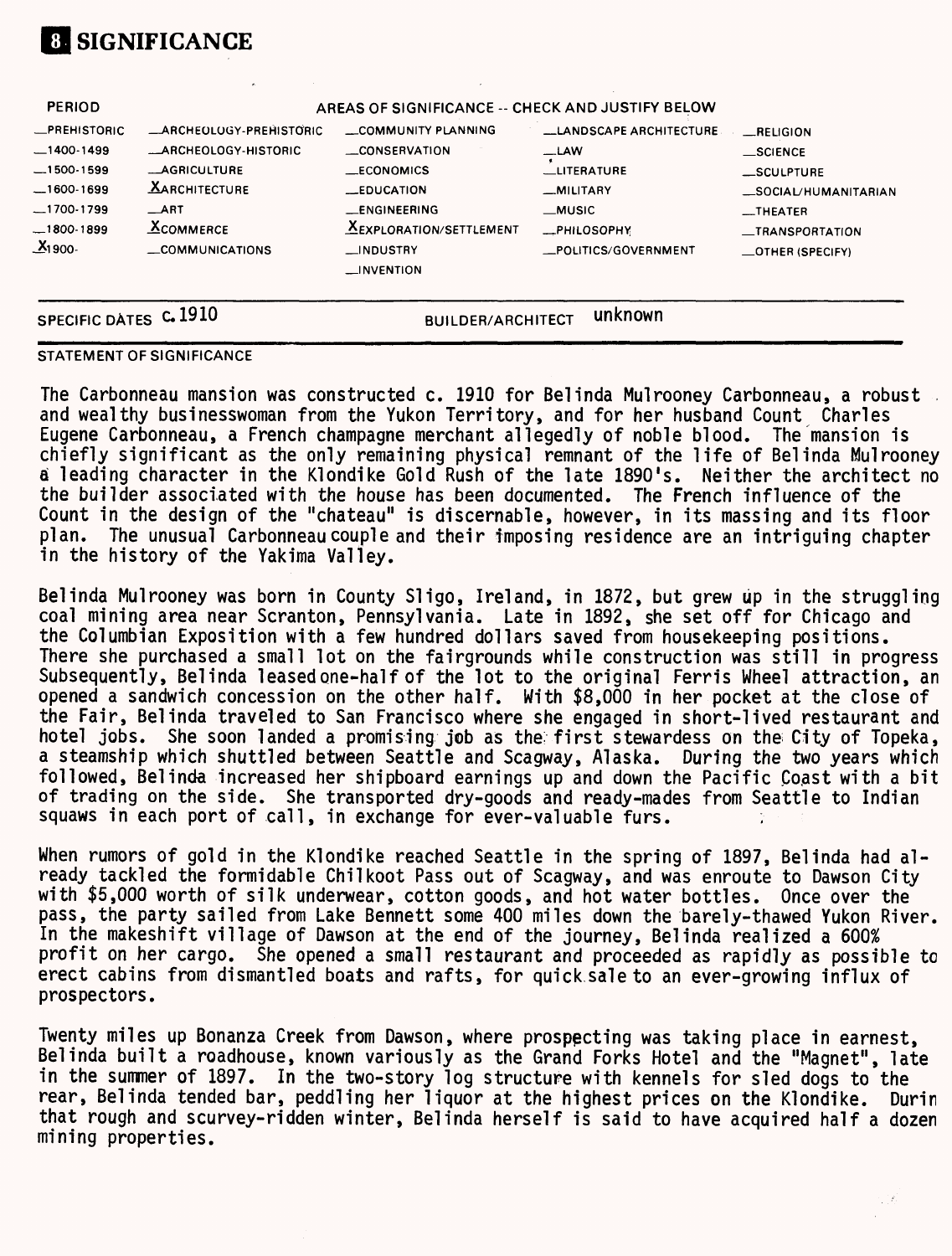# **9 MAJOR BIBLIOGRAPHICAL REFERENCES**

Berton, Pierre, The Klondike Fever, Alfred A. Knopf, New York, 1958.

Morgan, Murray, One Man's Gold Rush, Collection of photos by E. A. Hegg, University of Washington Press, Seattle and London, 1967.

See Continuation Shee

| <b>IOGEOGRAPHICAL DATA</b><br>ACREAGE OF NOMINATED PROPERTY __                                                                  | less than one                                                                      |               |                                  |               |
|---------------------------------------------------------------------------------------------------------------------------------|------------------------------------------------------------------------------------|---------------|----------------------------------|---------------|
| UTM REFERENCES                                                                                                                  |                                                                                    |               | Administration of the Control of |               |
| <b>EASTING</b><br>ZONE                                                                                                          | $A[1,0]$ $B[8,6]0,4,0$ $B[16,2]4,1,0$<br><b>NORTHING</b>                           |               |                                  | NORTHING      |
| C.                                                                                                                              |                                                                                    | DI            |                                  |               |
| <b>VERBAL BOUNDARY DESCRIPTION</b>                                                                                              |                                                                                    |               |                                  |               |
|                                                                                                                                 |                                                                                    |               | same so a na hair Prince         |               |
| الملاوي الاستعمامية والمستنبذ والمنافين                                                                                         |                                                                                    |               |                                  | المتورد وليلو |
| C36.                                                                                                                            | $-2 - 1$                                                                           | -1772         |                                  | ALCOHOL: AN   |
|                                                                                                                                 | LIST ALL STATES AND COUNTIES FOR PROPERTIES OVERLAPPING STATE OR COUNTY BOUNDARIES |               |                                  |               |
| <b>STATE</b>                                                                                                                    | <b>CODE</b>                                                                        | <b>COUNTY</b> |                                  | CODE          |
| <b>STATE</b>                                                                                                                    | CODE                                                                               | <b>COUNTY</b> |                                  | CODE          |
| <b>IT FORM PREPARED BY</b>                                                                                                      |                                                                                    |               |                                  |               |
| NAME / TITLE                                                                                                                    |                                                                                    |               |                                  |               |
| Florence K. Lentz                                                                                                               |                                                                                    |               |                                  |               |
| <b>ORGANIZATION</b>                                                                                                             |                                                                                    |               | DATE                             |               |
|                                                                                                                                 | Office of Archaeology and Historic Preservation                                    |               | June 25, 1976                    |               |
| <b>STREET &amp; NUMBER</b>                                                                                                      |                                                                                    |               | <b>TELEPHONE</b>                 |               |
| P.O. Box 1128                                                                                                                   |                                                                                    |               | $(206)$ 753–4116<br>それない         |               |
| <b>CITY OR TOWN</b>                                                                                                             |                                                                                    |               | <b>STATE</b>                     |               |
| Olympia                                                                                                                         |                                                                                    |               | we we awashington at             |               |
| <b>IN STATE HISTORIC PRESERVATION OFFICER CERTIFICATION</b>                                                                     |                                                                                    |               |                                  |               |
|                                                                                                                                 | THE EVALUATED SIGNIFICANCE OF THIS PROPERTY WITHIN THE STATE IS:                   |               |                                  |               |
| NATIONAL                                                                                                                        |                                                                                    | STATE         | LOCAL $X$                        |               |
| As the designated State Historic Preservation Officer for the National Historic Preservation Act of 1966 (Public Law 89-665), I |                                                                                    |               |                                  |               |
| hereby nominate this property for inclusion in the National Register and certify that it has been evaluated according to the    |                                                                                    |               |                                  |               |
| criteria and procedures set forth by the National Park Service.                                                                 |                                                                                    |               | 等 一般が いけむ                        |               |
| STATE HISTORIC PRESERVATION OFFICER SIGNATURE                                                                                   |                                                                                    |               |                                  |               |
|                                                                                                                                 | TITLE VState Historic Preservation Officer                                         |               | DATE 9-13-76                     |               |
| <b>FORRESUSEONLY</b>                                                                                                            | I HEREBY CERTIFY THAT THIS PROPERTY IS MCLODED IN THE NATIONAL REGISTER            |               |                                  |               |
| <u> 495 de fotor oficiale de Arcel (1645) and Elevento, Afservation</u>                                                         |                                                                                    |               | DATE                             |               |
| ansi                                                                                                                            |                                                                                    |               | DATE                             |               |
| <b>KEEPER OF THE NATIONAL REGISTER</b>                                                                                          |                                                                                    |               |                                  |               |

GPO 888-445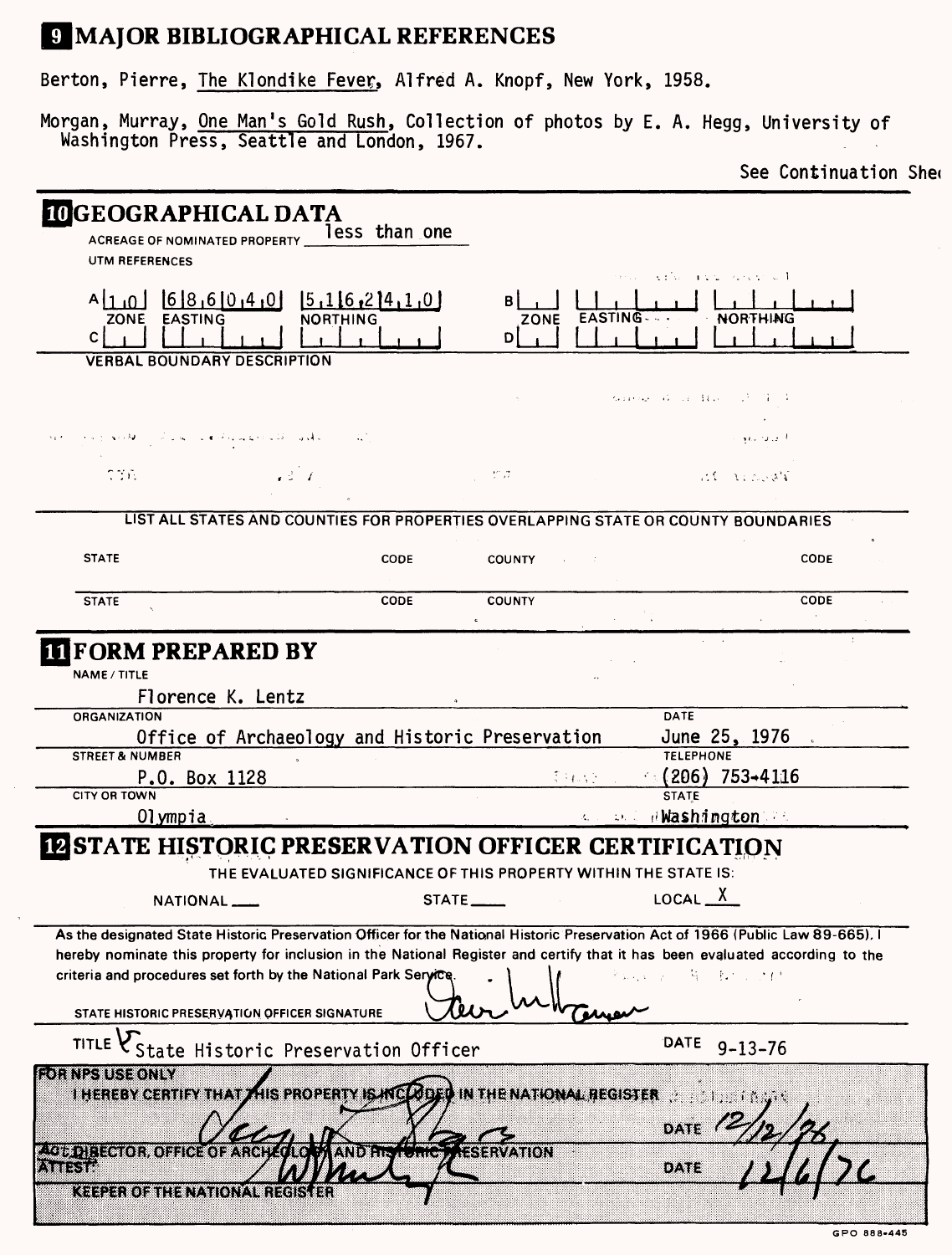## **NATIONAL REGISTER OF HISTORIC PLACES INVENTORY - NOMINATION FORM**

|                  | FOR NPS USE PNLY 7 1976 |  |  |  |  |
|------------------|-------------------------|--|--|--|--|
|                  |                         |  |  |  |  |
|                  |                         |  |  |  |  |
| <b>IRECEIVED</b> |                         |  |  |  |  |
|                  |                         |  |  |  |  |
|                  |                         |  |  |  |  |
|                  | <b>INATE ENTERED</b>    |  |  |  |  |

**CONTINUATION SHEET** TEM NUMBER 8 PAGE 2

The following year Belinda executed plans for a luxury hotel in Dawson City. On opening da the Fair View Hotel purportedly took in \$6,000 at the bar in the first 24 hours. Electric lights, Turkish baths, and 22 steam-heated bedrooms with brass bedsteads were the talk of the town. Owing no doubt to a shortage of milled lumber, the Hotel's interior partitions consisted solely of stretched canvas covered with elegant wallpaper.

Furnishing and equipping the Hotel was an ordeal of high adventure in itself. Belinda had ordered silverware, china, linens, cutglass chandeliers, and bedsteads well in advance. She had signed a contract with a drayman from Vancouver named Joe Brooks for transport of the cargo from Skagway to Dawson across White Pass, prior to the onset of winter. Brooks cantankerously dumped Belinda's shipment at the base of the pass, accepting a more lucrati offer to haul a load of whiskey. Outraged, Belinda descended into Scagway and called for assistance upon the notorious Jefferson J. (Soapy) Smith, self-made "Dictator" of Creede, Colorado, and more recently of Scagway. A man not normally prone to offer unselfish aid to others in times of need, Soapy acted swiftly on behalf of Belinda, and with a gang of toughs overtook and liberated the pack train from the unscrupulous Joe Brooks' possession. Belinda herself, evidently a participant in the raid, appropriated Joe Brooks' own prized<br>pinto. The Fair View Hotel shipments were thus packed into Dawson in due time. The Fair View Hotel shipments were thus packed into Dawson in due time.

In the spring of 1900, as Belinda's business enterprises prospered and expanded, a suave European nobleman arrived in Dawson, representing a French champagne export house. daining the rough and unshaven prospectors and gamblers with whom she dealt on a daily basis, Belinda found the Count an acceptable match, despite persistent rumors that the Count was a fraud, in reality a barber from Montreal. The following autumn, after a large church wedding and an elaborate banquet at the Fair View Hotel, the couple honeymooned in Paris in a reportedly grand manner.

Upon returning to Dawson, Belinda was offered management and one-third ownership of the faltering Gold Run Mining Company, the largest mining operation in the Klondike. Belinda successfully restored efficiency to the business by controlling rampant gambling and offering monthly bonuses for increased production to each miner. After one and a half years of management, Belinda converted the company's annual net loss to an annual net gold dust production of \$1,418,000. During this period she continued to deal heavily in furs.

The staunch individualism and fairy-tale successes of Belinda Mulrooney made her a legendal personality in her own time. Through the hospitality of the Fair View Hotel, she was personally acquainted with regional authors who immortalized her in stories, novels, and histories of the golden days of the Klondike. Among these writers were James Oliver Curwood, Rex Beach, John Service, and Jack London. In fact, it was Belinda's dog Nero, a noble St. Bernard, who served as the model for London's central character "Buck" in his novel Call of the Wild.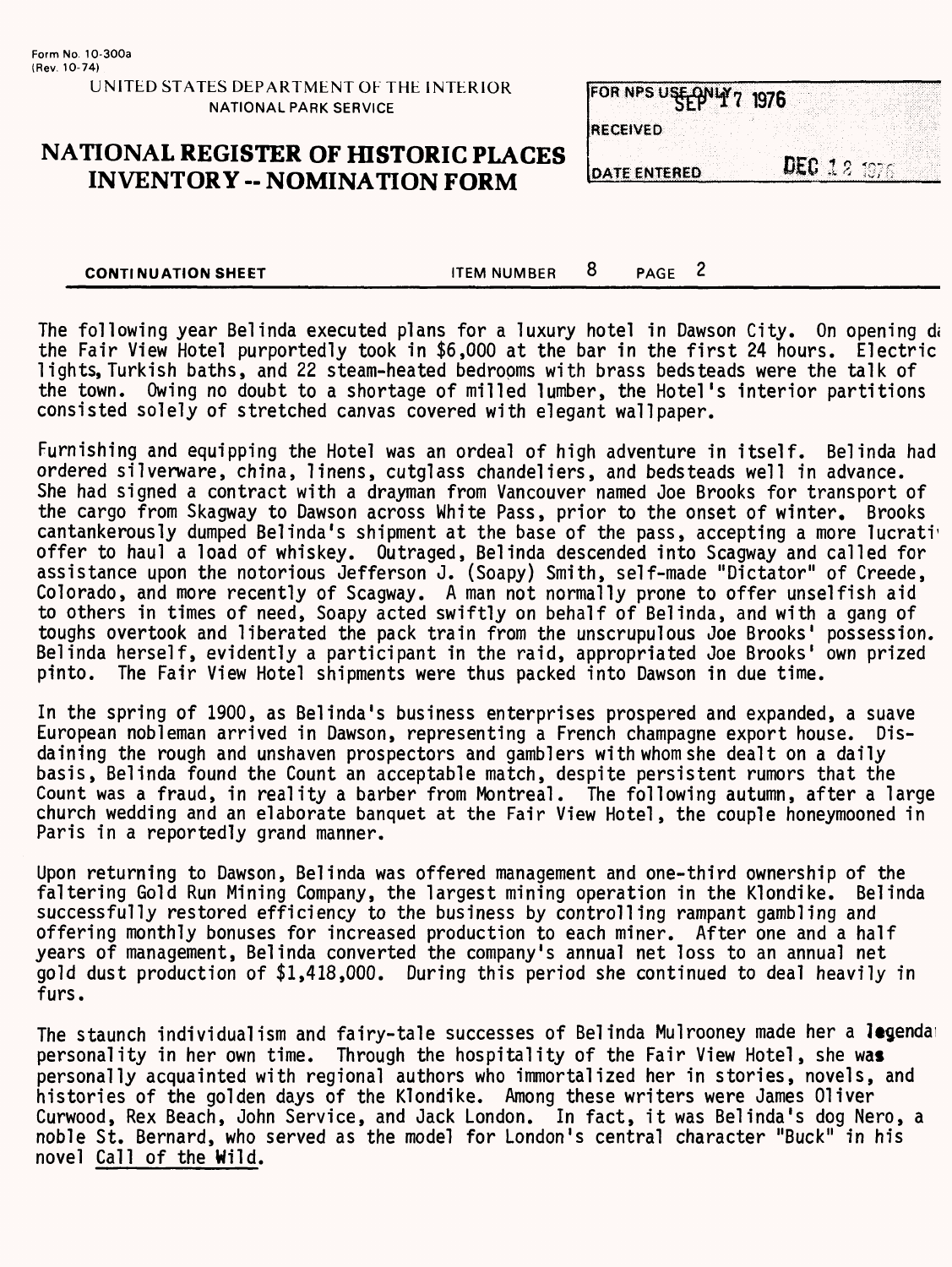## **NATIONAL REGISTER OF HISTORIC PLACES INVENTORY -- NOMINATION FORM**

| <b>FOR NPS USE ONLY</b> |                    |  |
|-------------------------|--------------------|--|
|                         |                    |  |
| RECEIVED SEP 17 1976    |                    |  |
|                         |                    |  |
| <b>DATE ENTERED</b>     | <b>DEC 12 1976</b> |  |

**CONTINUATION SHEET ITEM NUMBER 8** PAGE 3

Following a foray into Fairbanks inspired by the Tanana mining boom, the Carbonneaus purchased a ranch in Yakima in 1910, and presumably began construction of the turreted mansion at that time. Local tradition has it that the Carbonneaus, while never totally accepted by Yakima society, were known to hold rather lavish parties in the mansion's "ballroom" and to entertain notable friends such as President Taft. The couple continued to summer in Europe and, according to Yakima neighbors, undertook occassional trips to Dawson, perhaps to conclude business affairs in the aftermath of the boom days.

Prior to World War I, the Carbonneaus transferred their substantial fortunes to a steamship line. The Count became a shipping magnate, and director of a Paris bank. Belinda in the meanwhile methodically established trust funds for her parents, brothers and sister: and their children, a number of who settled in the northwest. The Carbonneaus investment in international shipping, and thus their personal fortune, was totally eradicated with the advent of war. The Count himself was killed in 1916 while inspecting the front in his capacity as a purchasing agent for the Allies.

Belinda remained in the Yakima mansion for a number of years following his death, apparent' with dwindling personal funds. She sold the "castle" c. 1930 and presumably returned to Seattle. Little is known of her remaining days in the city where her northwest adventures began. In the summer of 1962, she was interviewed at the age of 90 in her residence at the De Paul and Mt. St. Vincent's Nursing Home. Belinda Mulrooney died in Redmond at the age of 95 in September of 1967.

The Carbonneau mansion in Yakima is the only remaining monument to this remarkably colorfu couple. Its architect and builder are unknown. However, a local tradition, as carried on today by elderly neighbors who knew Belinda and the Count, states that Charles Eugene Carbonneau himself designed the "castle" along the lines of his own chateau in France. Although no facts have been uncovered which would substantiate this claim, the floor-plan of the mansion as executed is reminiscent of French domestic design as demonstrated in French plantation houses of colonial and early 19th century Louisana. As a home the mansion is spacious and comfortable, but not inordinately extravagant in terms of its architectural fabric. The restraint exercized was perhaps indicative of Belinda's taste, a result of her Irish immigrant background and years of experience in the Yukon.

Because of its use of cast stone, the house presents an appearance similar to various Yakima buildings of local sanstone and basalt, but its turreted facade and its interior spacial arrangement are unusually European in flavor. Historically and architecturally the Carbonneau mansion is a phenomenon unique to the area, just as Belinda Mulronney the Klondike tycoon and her husband the dapper French County were unique to the sunny Yakima Valley.